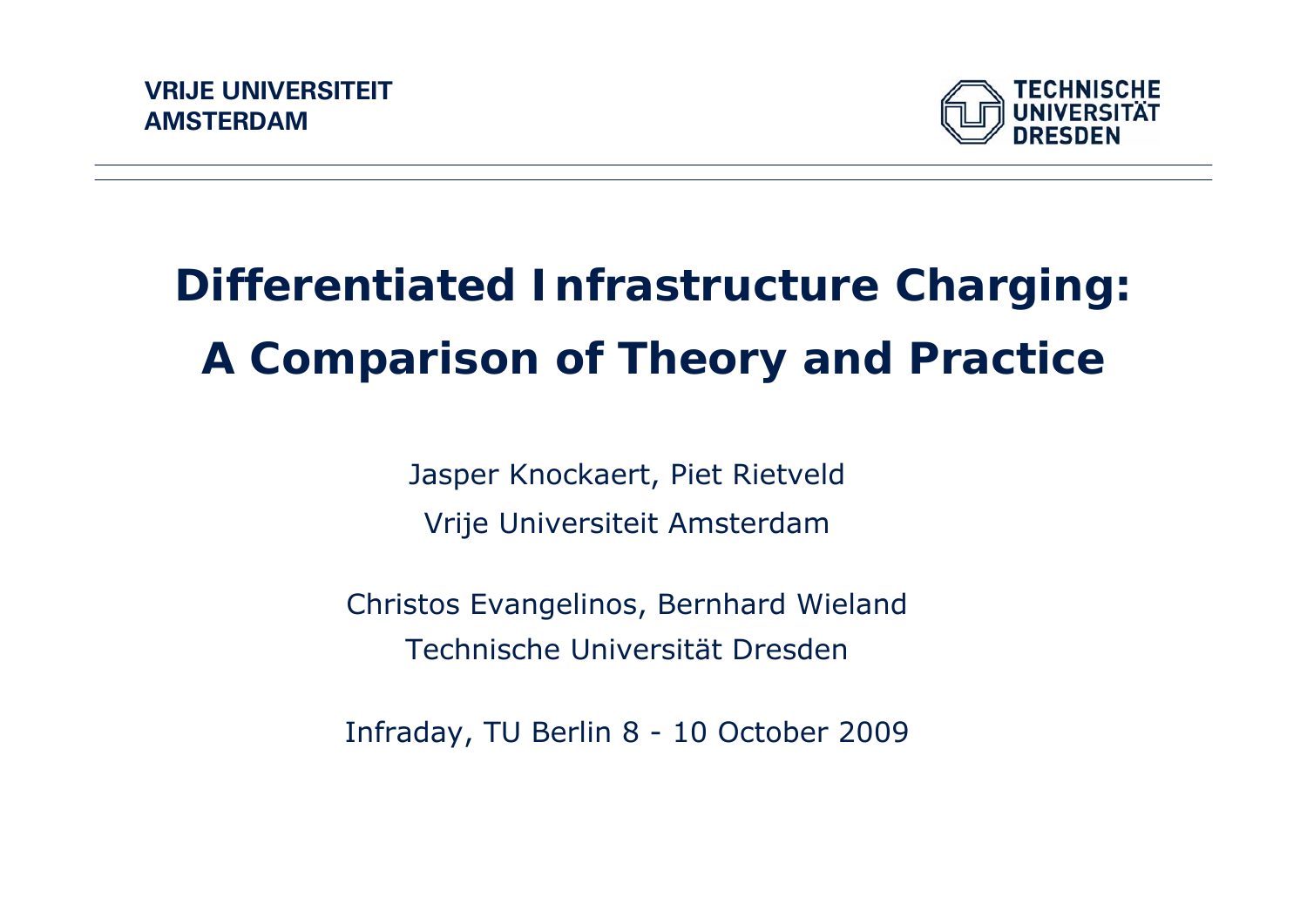**Bernhard WielandChristos Evangelinos**



### **Basic Research Question:**

**A look at the differentiation of existing infrastructure charges in Europe – In how far does actual practice correspond to economic theory?**

- Cases from EU-Project DIFFERENT, 2006-2008, 6th Framework Programme
- Practice differs from theory
- In which respect and how much?
- How can the existing degree of differentiation be explained?
- Are there systematic patterns?
- Formulation and "testing" of hypotheses possible
	- **Normative economic theory**
	- **Positive economic theory**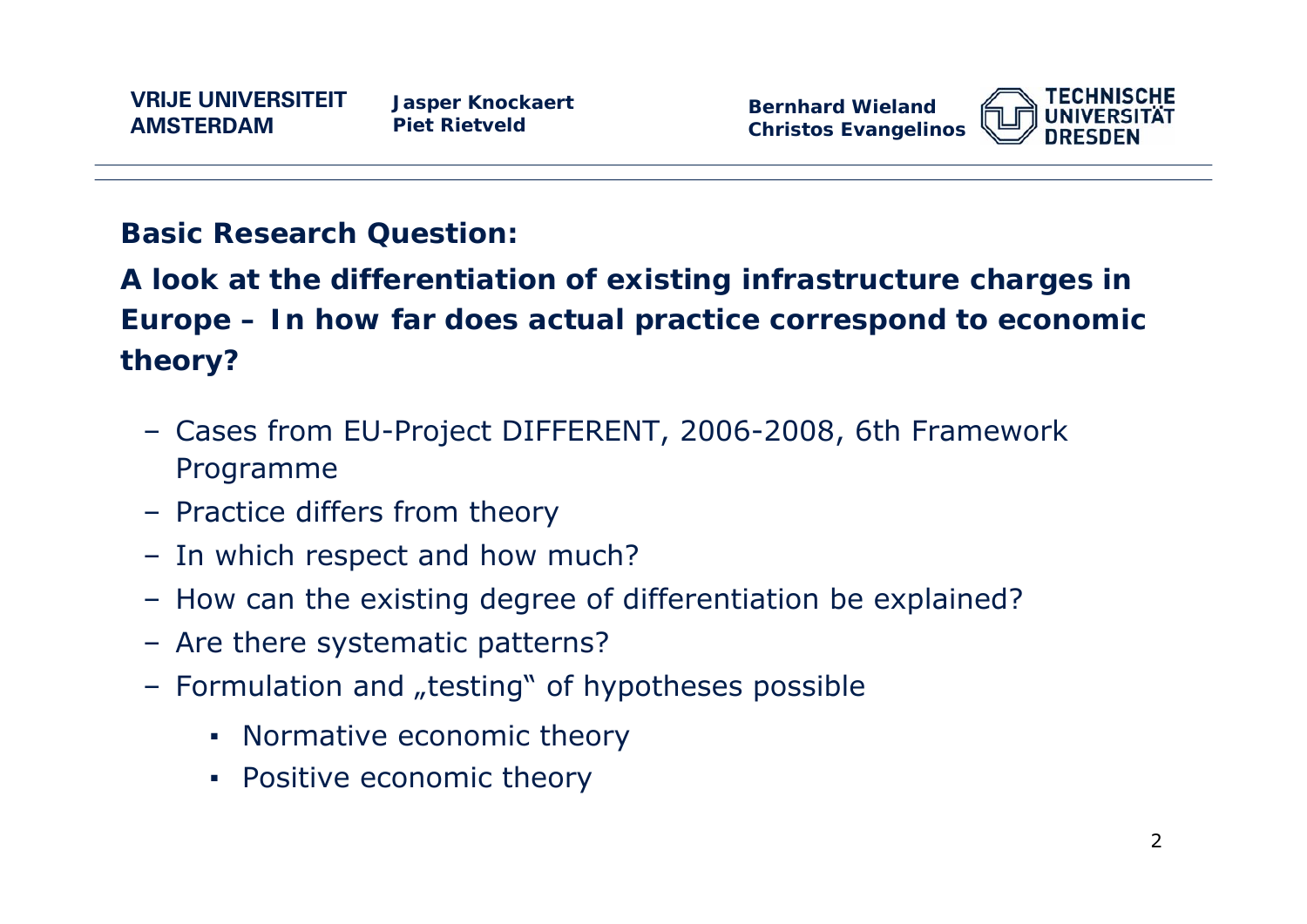**Jasper Knockaert Piet Rietveld**

**Bernhard WielandChristos Evangelinos**



### **27 Case studies:**

- Airlines (5)
- Shipping (8)
- Railways (4)
- Road Haulage (4)
- Private Cars (6)

### **Area covered:**

- Whole of the EU
- Switzerland
- Norway

### **Methodology:**

- Factsheets
- "Delphi" Study (for the "positive theory aspect")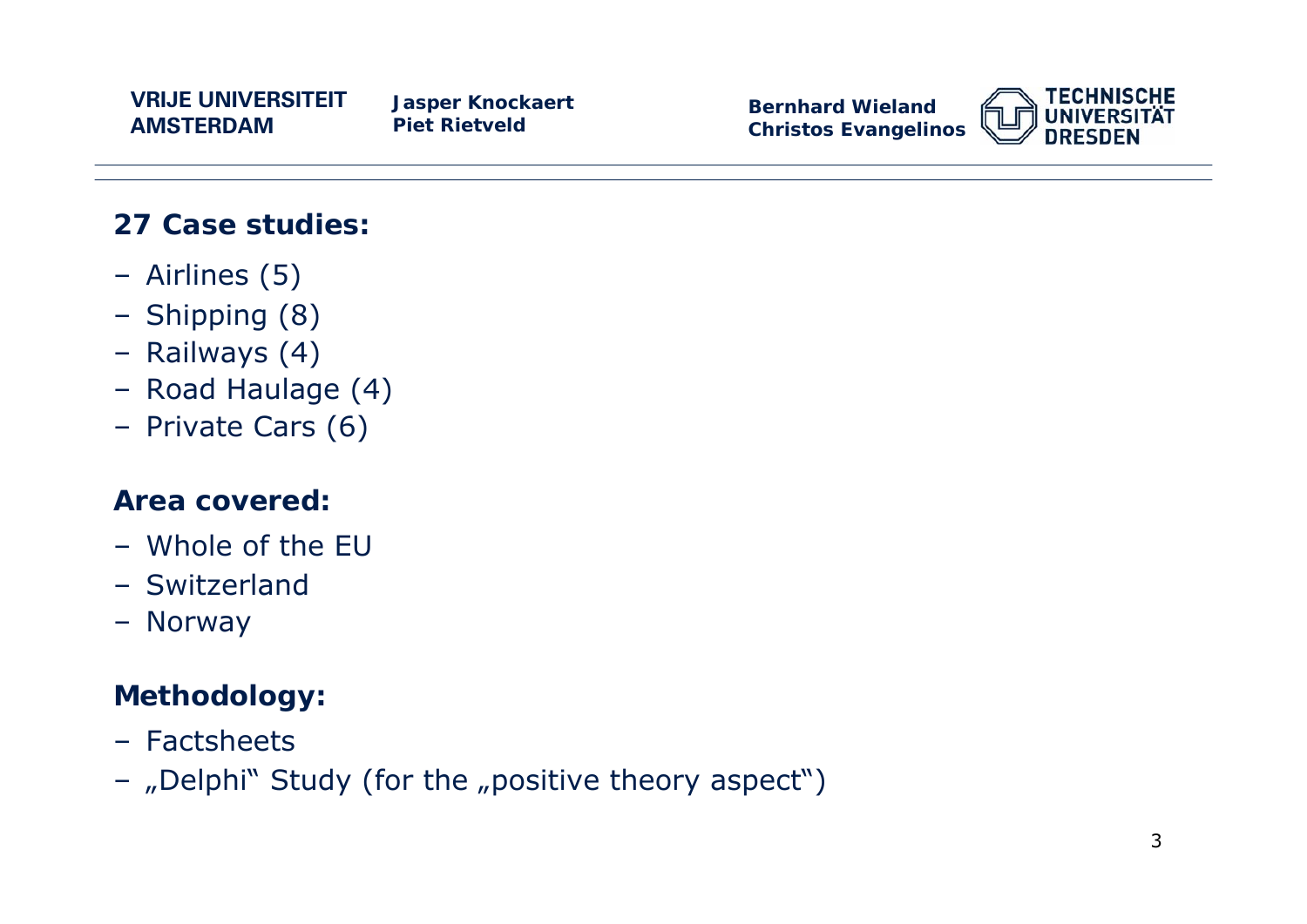**Bernhard WielandChristos Evangelinos**



### **Dimensions of Price Differentiation Observed in the Case Studies:**

- Type of Vehicle
- Type of User
- Size of Vehicle
- Time of Travel
- Type of Infrastructure
- Cargo Type
- Place, Location of Link
- Activity Level (mainly relevant for Ports)
- Load Factor
- Type of Fuel
- Other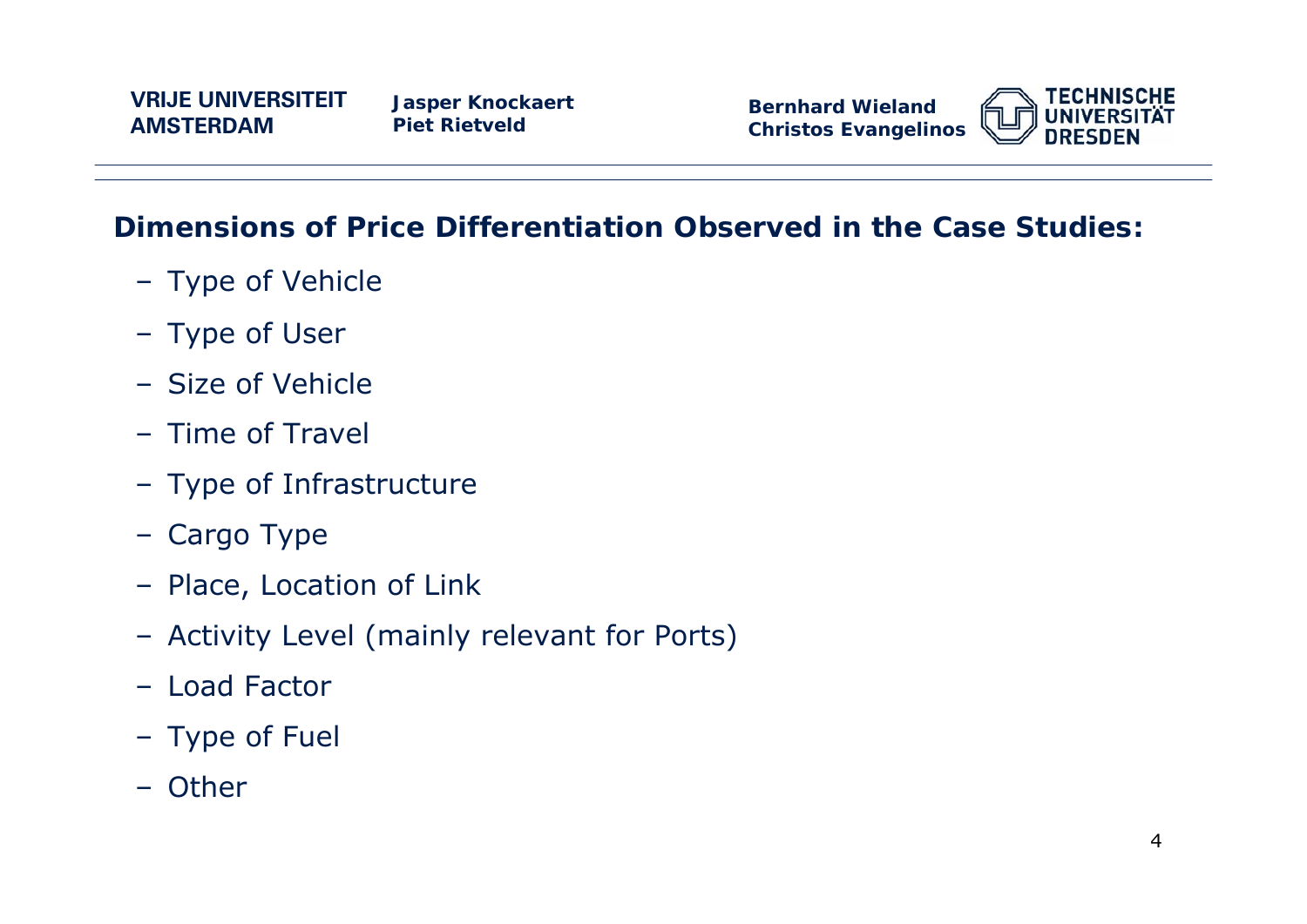**Jasper Knockaert Piet Rietveld**

**Bernhard Wieland Christos Evangelinos**





5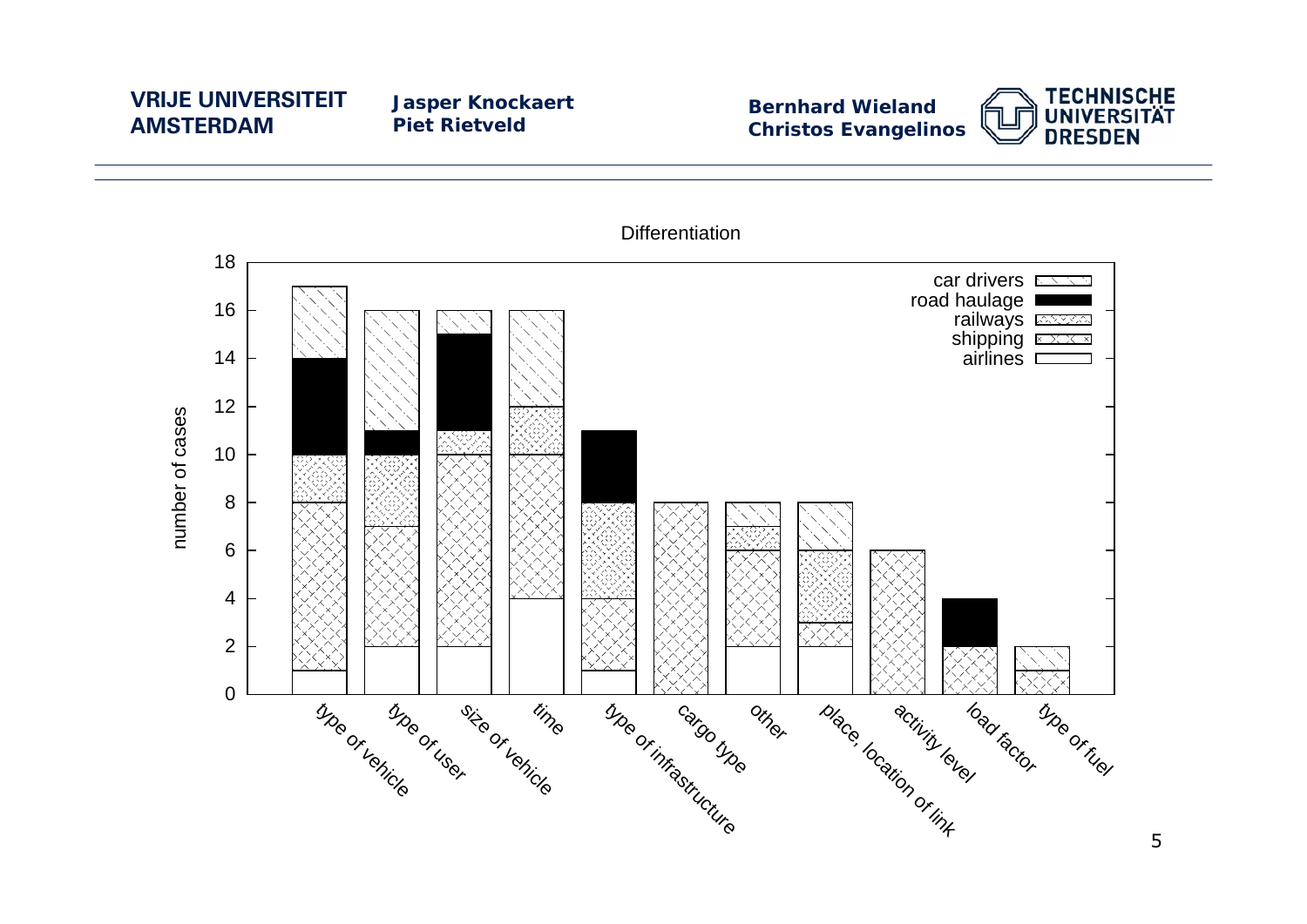**Jasper Knockaert Piet Rietveld**

**Bernhard WielandChristos Evangelinos**



### **A Measure for the Degree of Differentiation of a given price structure:**

An **intuitive first attempt**: Count the number of dimensions

Counterargument: Two given price structures A and B may have the same amount of dimensions but A may be much more differentiated within one or more of these dimensions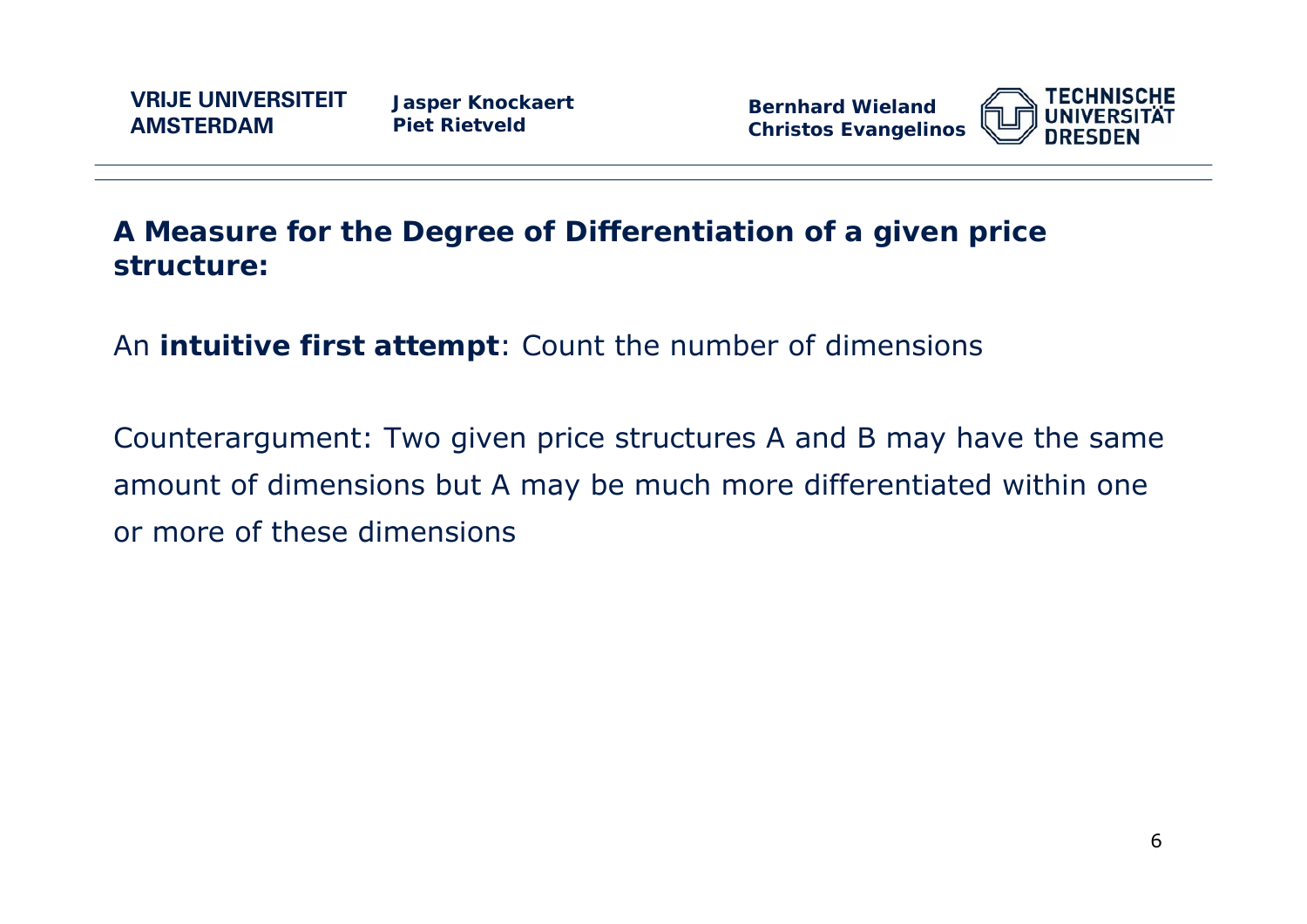

**Our own attempt**:

### **1st step:**

Price Differentiation a**long dimension number** i : D<sub>i</sub> = 1-1/n with  $n =$  number of price levels,  $n > 0$ 

### **2nd step:**

Degree of Differentiation of price-structure A: DP<sub>A</sub> =  $\Sigma$  D<sub>i</sub>

### **Properties (1st step):**

- Two well defined extreme points (zero, unity)
- Concave ("the first additional price level adds more to differentiation than the 999th")
- Conforms to: Half of welfare maximum reached already with two price levels (Arnott, de Palma, Lindsey, 1993)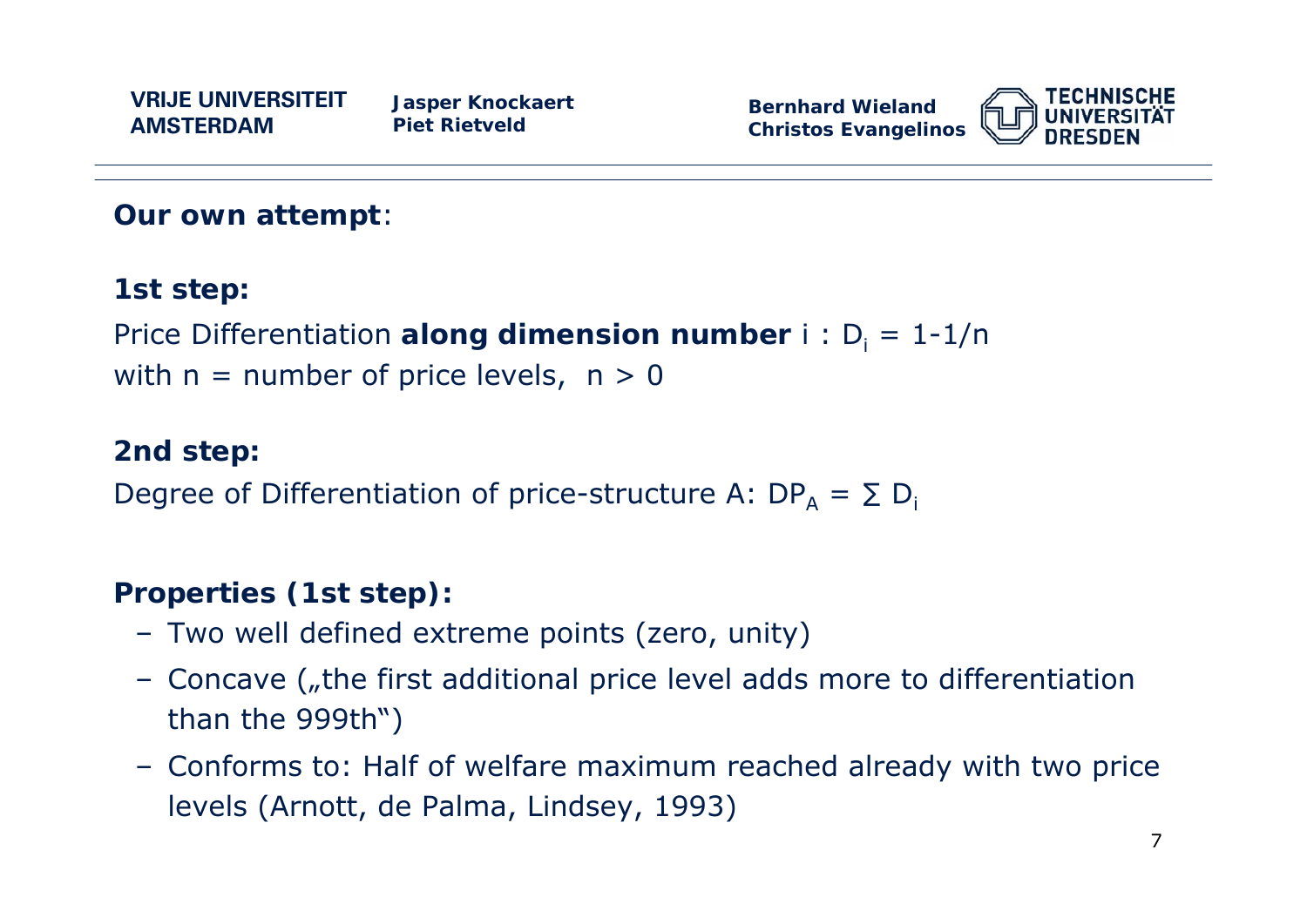**Jasper Knockaert Piet Rietveld**





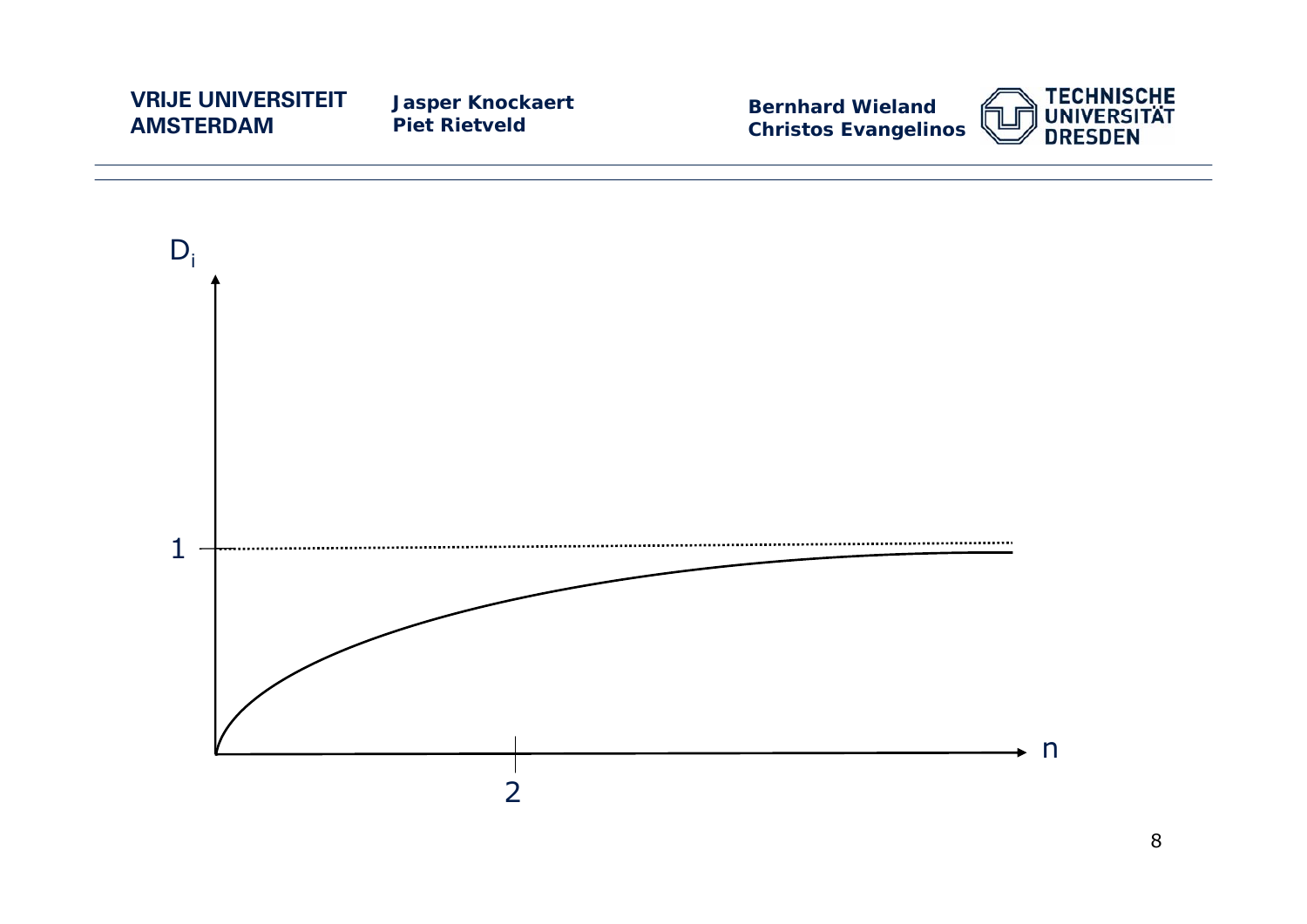

### **Obvious criticism:**

Implicit assumptions:

- Dimensions equally "important"
- No correlation between dimensions
- Why not one of the existing measures (Shannon-Entropy, Gini, etc.)?

### **A further criticism**

- Looking at Differentiation in the sense defined may be misleading:
- How to Control for Differences in the "Degree of Ambition" of a Pricing Scheme (= the number of objectives being intended)?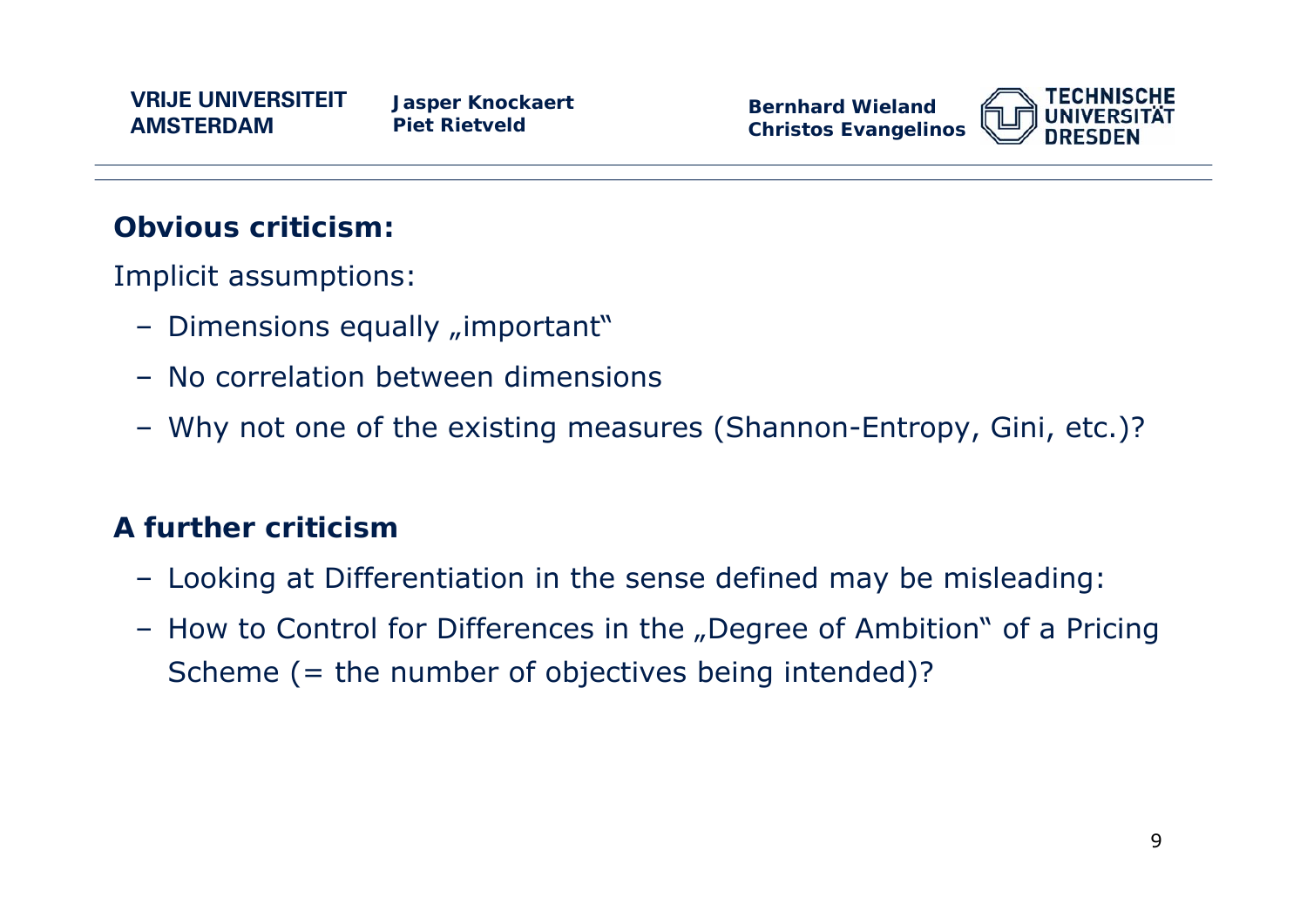**Bernhard WielandChristos Evangelinos**



### **Measure of "Degree of Ambition" of a Pricing Scheme:**

Possible Objectives:

- Economic Efficiency
- Cost Coverage
- Environmental Goals
- Equity
- Profits
- Acceptability
- Competitiveness
- Safety
- Legislative Requirements
- Sustainability
- Other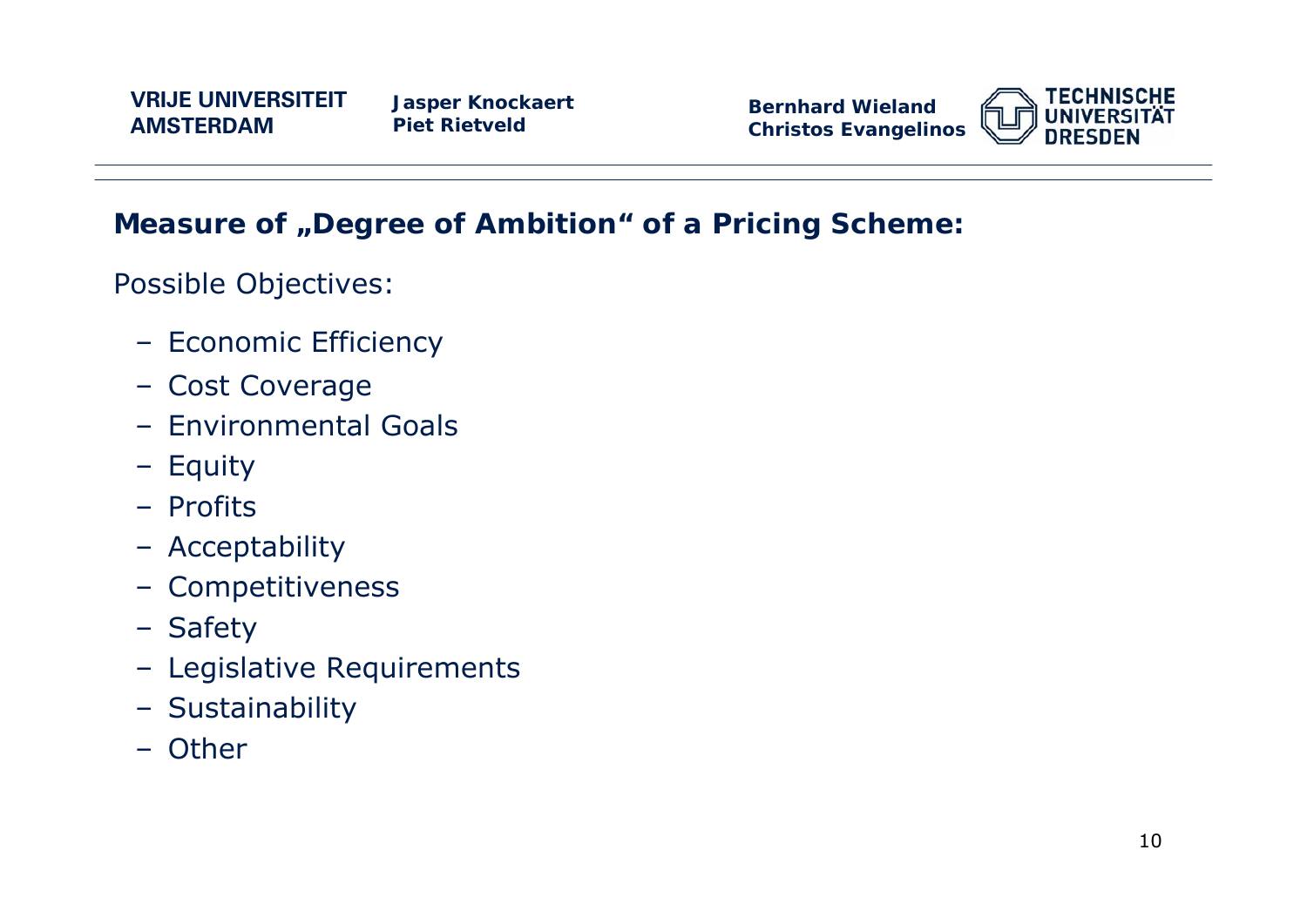**Jasper Knockaert Piet Rietveld**

**Bernhard WielandChristos Evangelinos**



Degree of Ambition of a Pricing Scheme: Number of Objectives Inherent in a Pricing Scheme

– Scale from 1-10

The following two Figures show a positive Trend between the two Measures of Differentiation and Ambition (as would be expected).

- The First Figure Shows *all* Case Studies
- The Second Figure omits all cases where the Influence of Interest Groups plays a role (as reported in the Fact Sheets)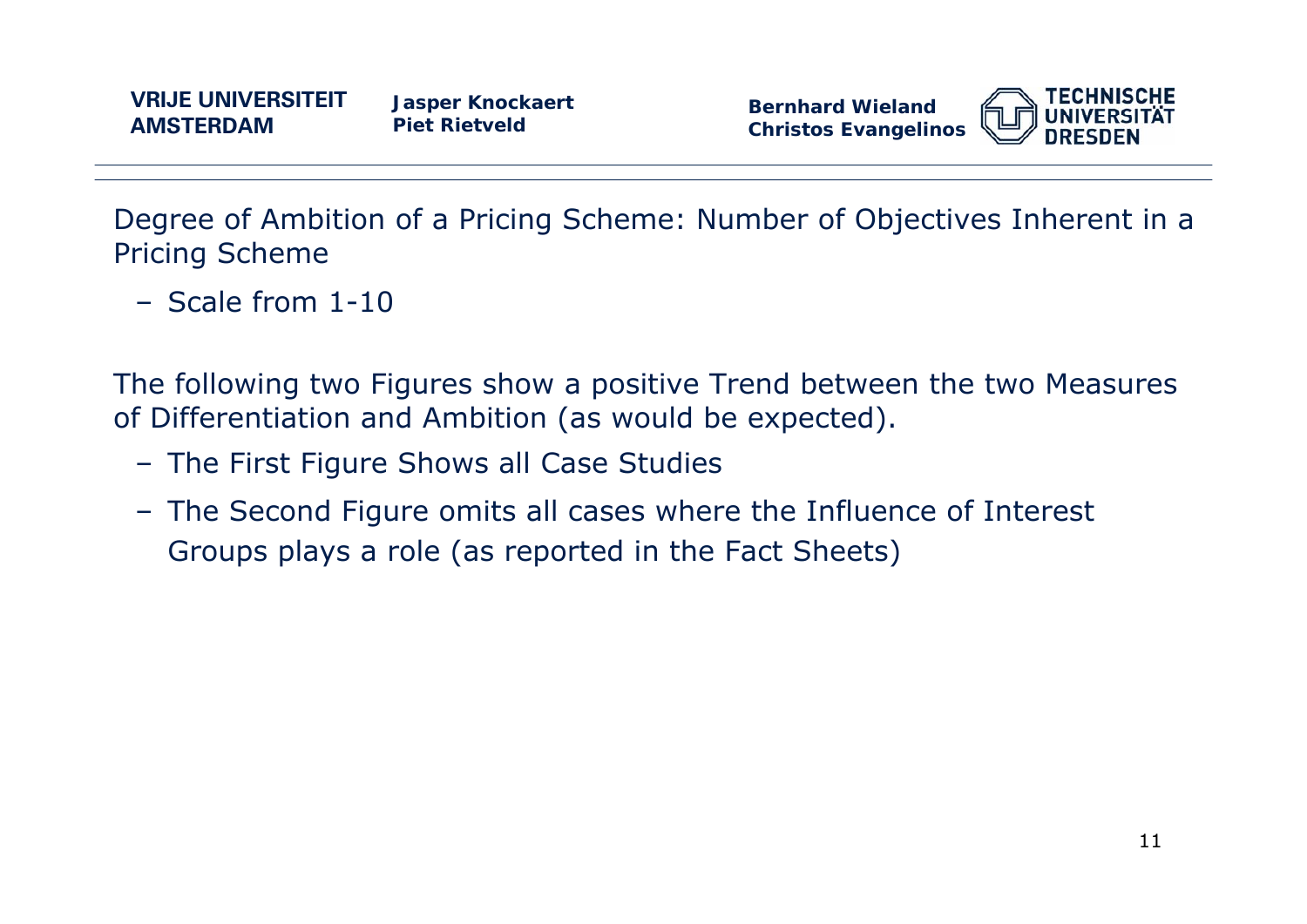**Jasper Knockaert Piet Rietveld**

**Bernhard Wieland Christos Evangelinos**





12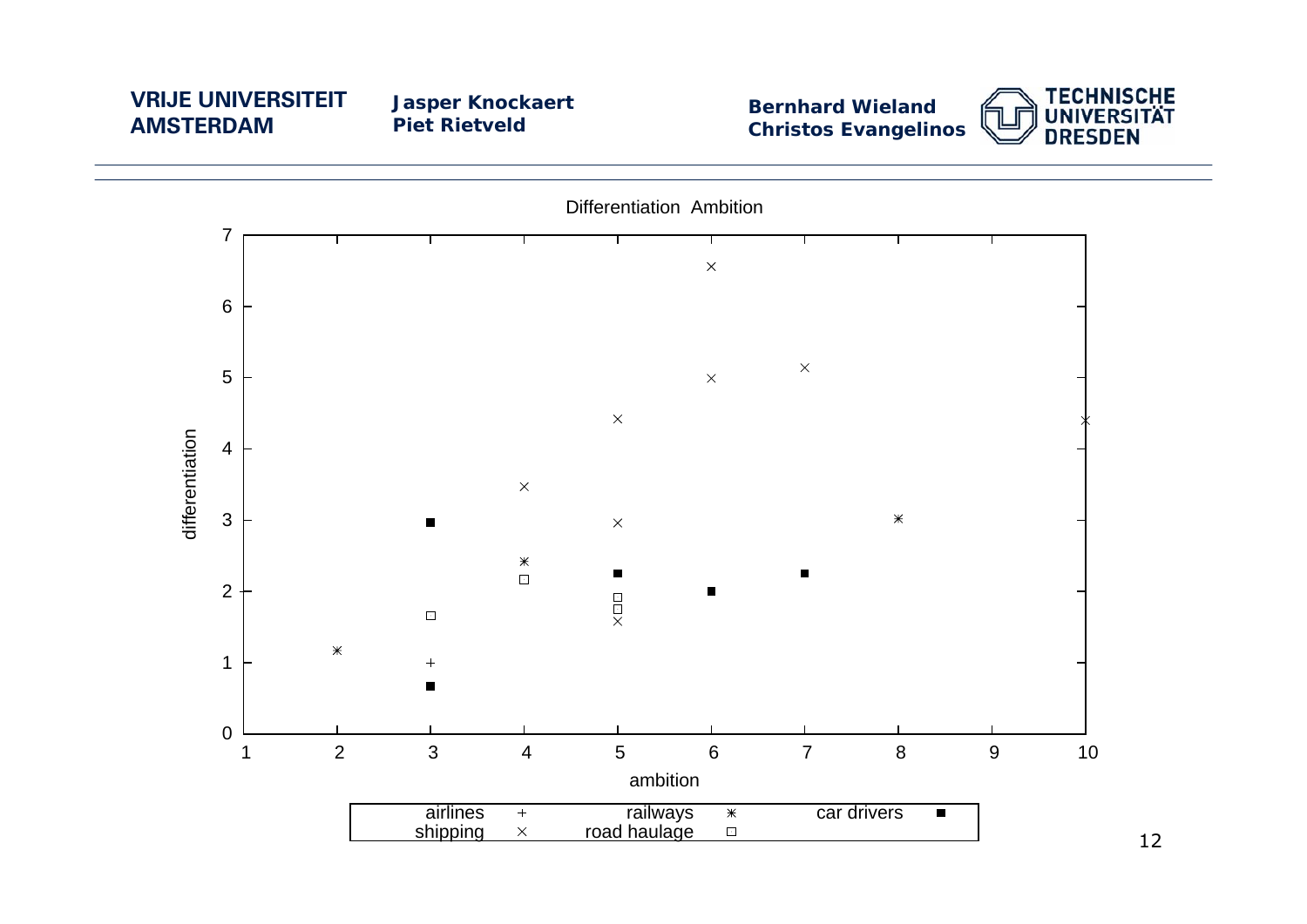**Jasper Knockaert Piet Rietveld**





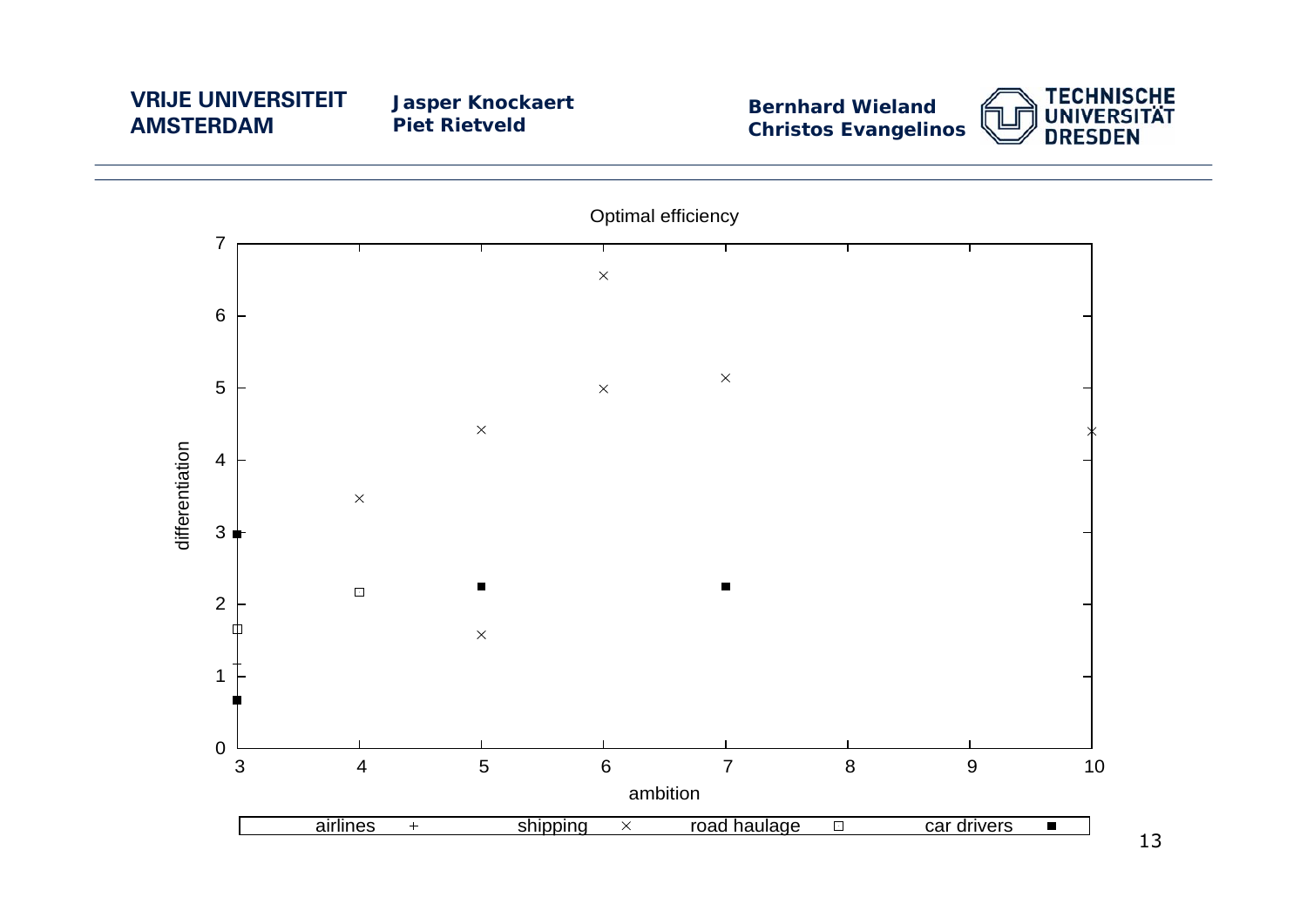**Jasper Knockaert Piet Rietveld**

**Bernhard Wieland Christos Evangelinos**



| Name of Case Study                                   | <b>Case Study</b><br>Type | Degree of<br>Ambition | Degree of<br>Differentiation |
|------------------------------------------------------|---------------------------|-----------------------|------------------------------|
| Port of Amsterdam                                    | shipping                  | 6                     | 6,6                          |
| Port of Hamburg                                      | shipping                  | 7                     | 5,1                          |
| Port of Gothenburg                                   | shipping                  | 6                     | 5,0                          |
| Lerwick - Shetland Islands                           | shipping                  | 5                     | 4,4                          |
| Port of Valencia                                     | shipping                  | 10                    | 4,4                          |
| Port of Duisburg - (Duisport)                        | shipping                  | $\overline{4}$        | 3,5                          |
| France rail infra charge                             | railways                  | 8                     | 3,0                          |
| Trondheim road charge                                | car drivers               | $\overline{3}$        | 3,0                          |
| Scalloway, Shetland Islands                          | shipping                  | 5                     | 3,0                          |
| Effects of differentiated charges at Airport Hamburg | airlines                  |                       | 2,7                          |
| German Railways                                      | railways                  | $\overline{4}$        | 2,4                          |
| <b>Stockholm City</b>                                | car drivers               | $\overline{7}$        | 2,2                          |
| <b>London City Centre</b>                            | car drivers               | 5                     | 2,2                          |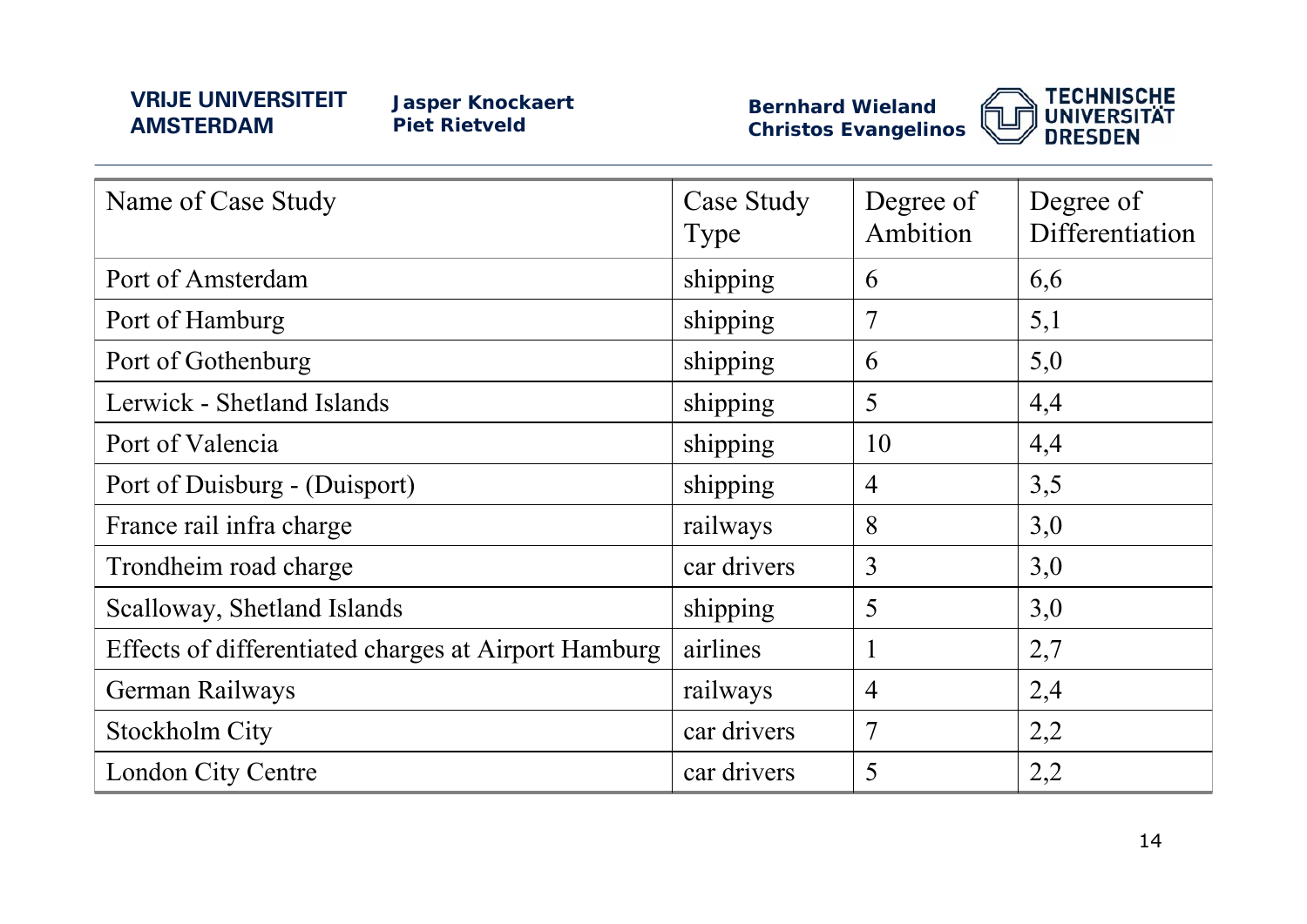**Jasper Knockaert Piet Rietveld**

**Bernhard Wieland Christos Evangelinos**



| Name of Case Study                     | <b>Case Study</b><br>Type | Degree of<br>Ambition | Degree of<br>Differentiation |
|----------------------------------------|---------------------------|-----------------------|------------------------------|
| The German HGV Toll                    | road haulage              | $\overline{4}$        | 2,2                          |
| Edinburgh road pricing                 | car drivers               | 6                     | 2,0                          |
| Brenner TEN-T (freight)                | road haulage              | 5                     | 1,9                          |
| Brenner TEN-T (passenger)              | road haulage              | 5                     | 1,8                          |
| Swiss Heavy Vehicle Fee (HVF)          | road haulage              | $\overline{3}$        | 1,7                          |
| Sullom Voe, Shetland Islands           | shipping                  | 5                     | 1,6                          |
| Ljubljana Airport Case Study           | airlines                  | 3                     | 1,2                          |
| Rail infrastructure charges in Austria | railways                  | $\overline{2}$        | 1,2                          |
| Spitsmijden                            | car drivers               | 3                     | 0,7                          |
| London airports                        | airlines                  | 3                     |                              |
| <b>Madrid Barajas Airport</b>          | airlines                  | $\overline{2}$        |                              |
| Rail infrastructure charges in Britain | railways                  | $\overline{2}$        |                              |
| Gran Canaria Airport                   | airlines                  | $\overline{2}$        |                              |
| Rome road pricing                      | car drivers               | $\mathbf{1}$          |                              |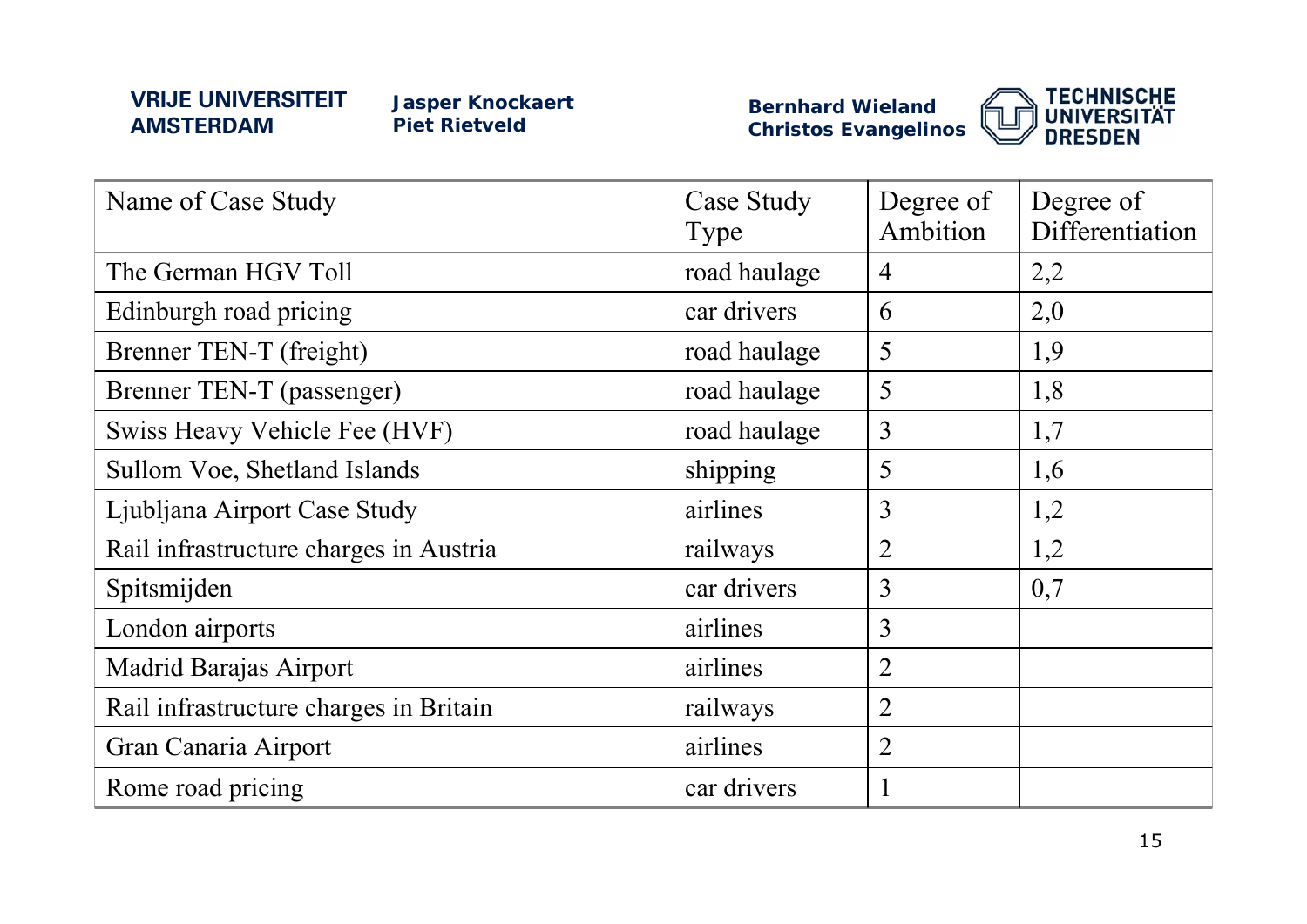

### **Results:**

- Substantial differences among modes
- Highest degree of differentiation and ambition in the port cases (why?)
- Urban congestion schemes intermediate (Counterintuitive? Cognitive Burden!)
- No difference between freight and passenger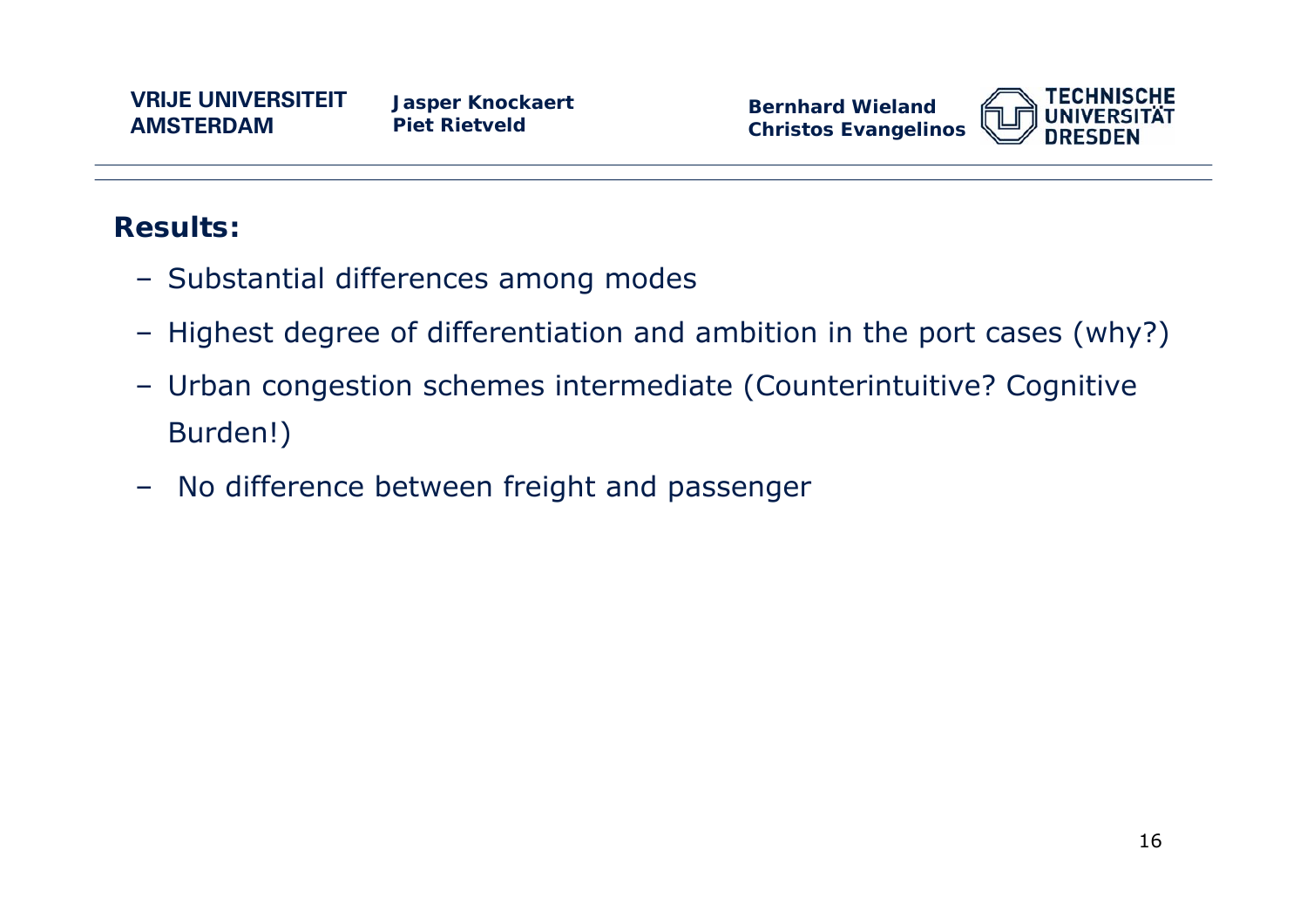**Bernhard WielandChristos Evangelinos**



**Hypotheses (Examples):** 

A. Normative Economic Theory

A Confirmed Hypothesis:

"When the costs of price differentiated charging mechanisms are high for the price setting agents, they will choose simple (cheaper charging mechanisms as second best strategies"

Not as trivial as it sounds!

Correct for Degree of Ambition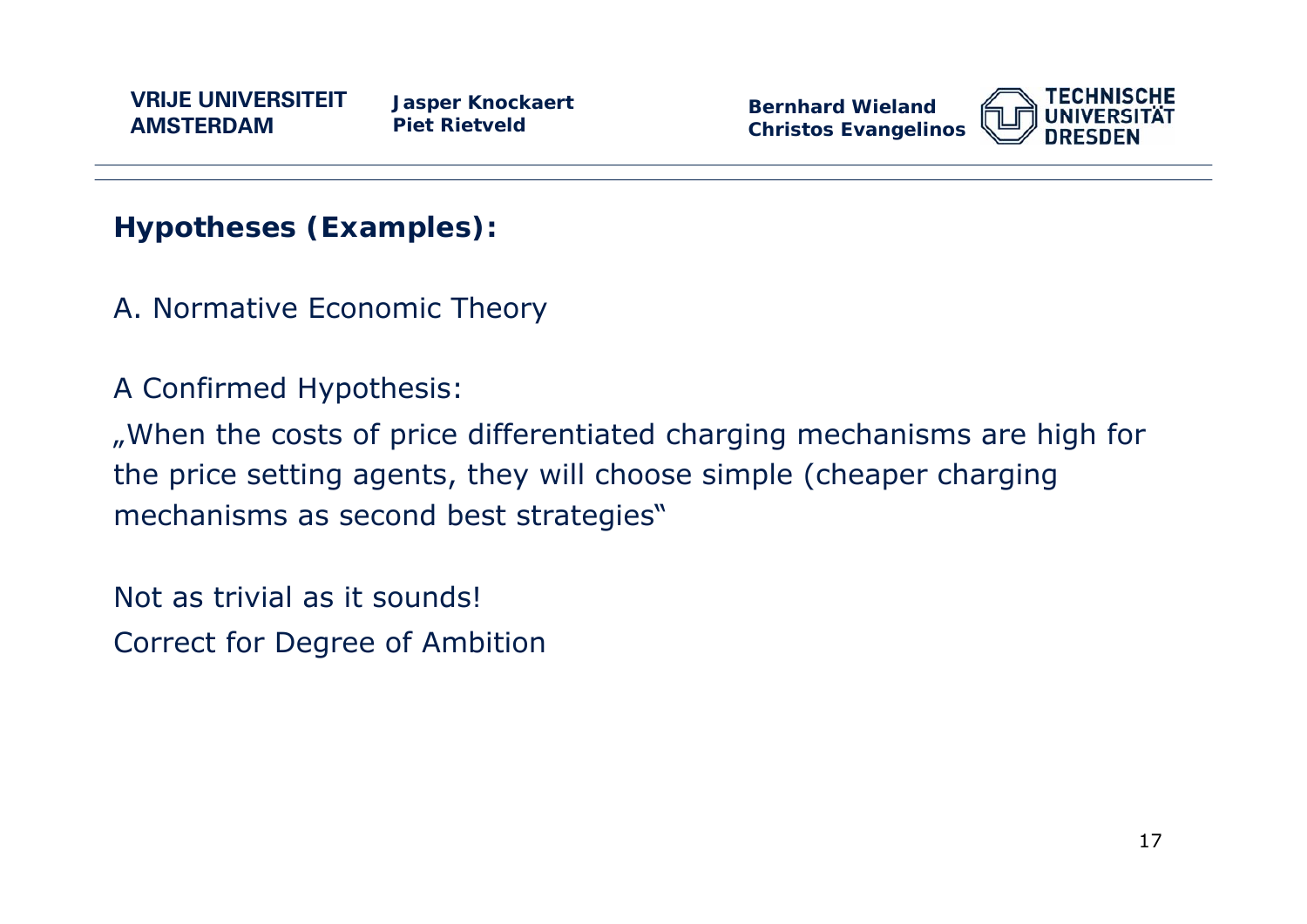**Jasper Knockaert Piet Rietveld**

**Bernhard Wieland Christos Evangelinos**



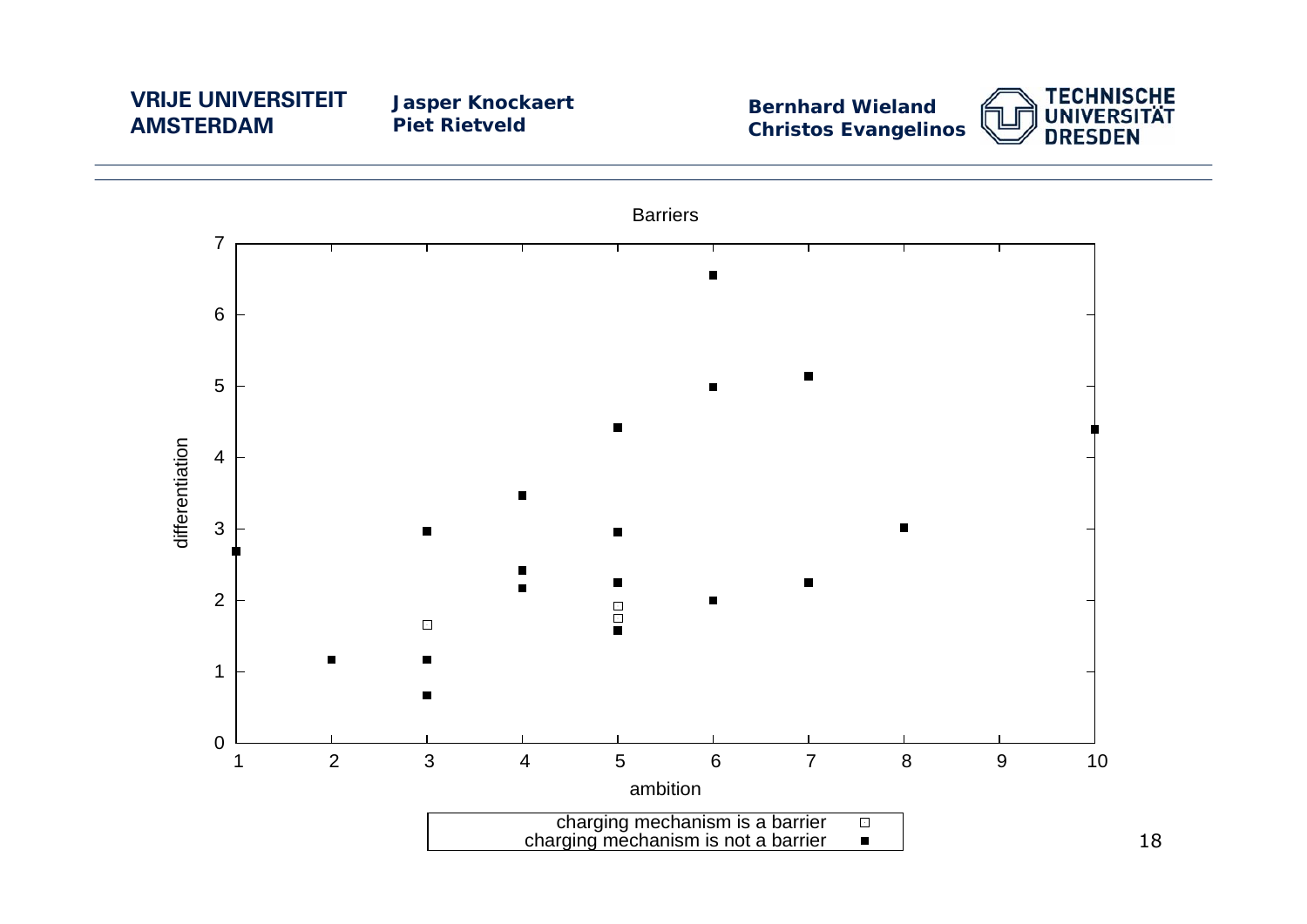

**Hypotheses (ctd.):** 

A. Normative Economic Theory

A Refuted Hypothesis:

"In the case of equity oriented pricing policies, the level of acceptance of pricing increases with the degree of differentiation"

- The four cases with the highest acceptability occur at all levels of differentiation
- Lower levels of acceptability correspond to lower levels of differentiation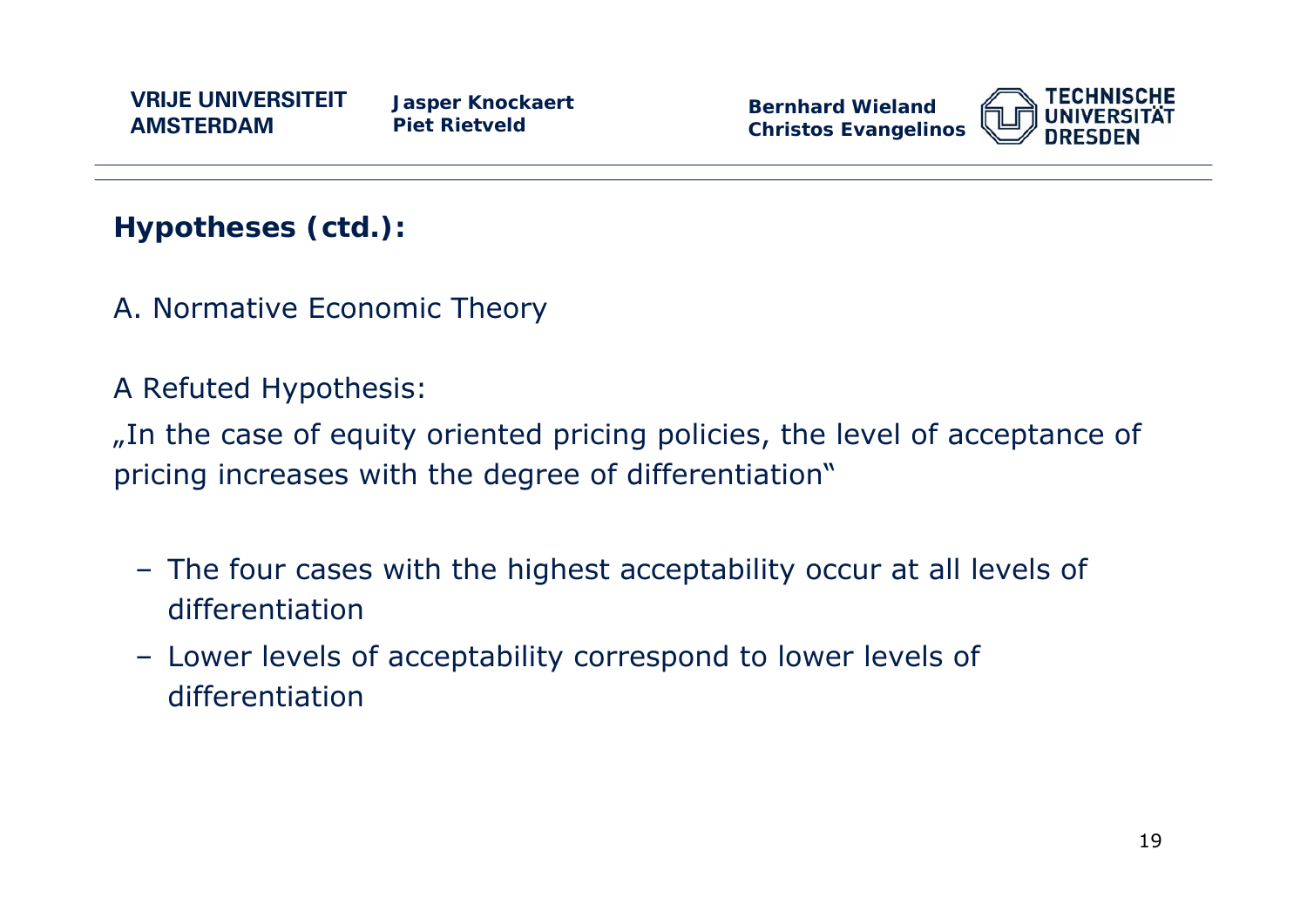**Jasper Knockaert Piet Rietveld**

**Bernhard Wieland Christos Evangelinos**



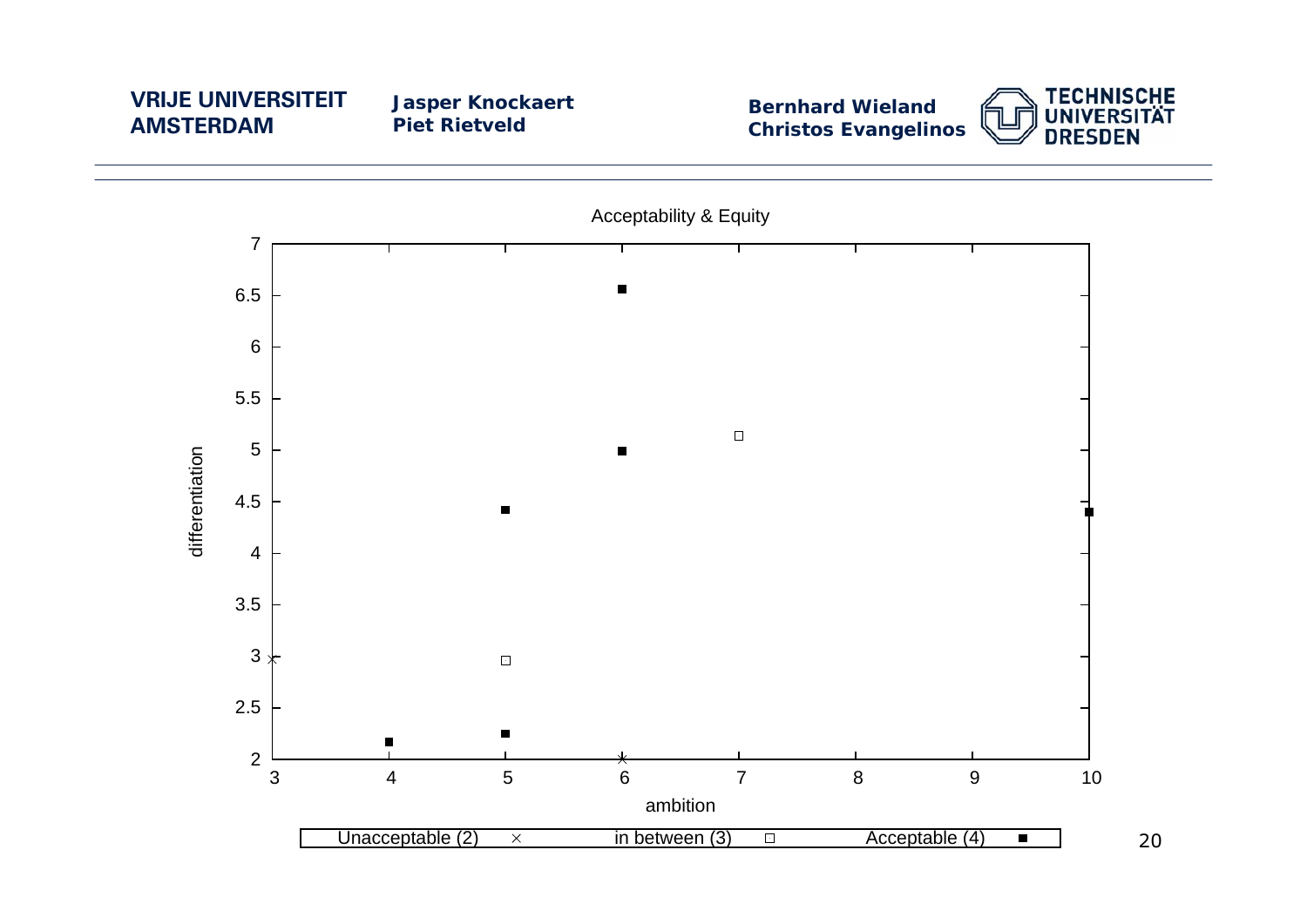

**Hypotheses (Examples):** 

B. Positive Economic Theory

Conjecture:

"The degree of differentiation increases with increasing lobbying activity"

- Picture not quite clear
- Too large range of differentiation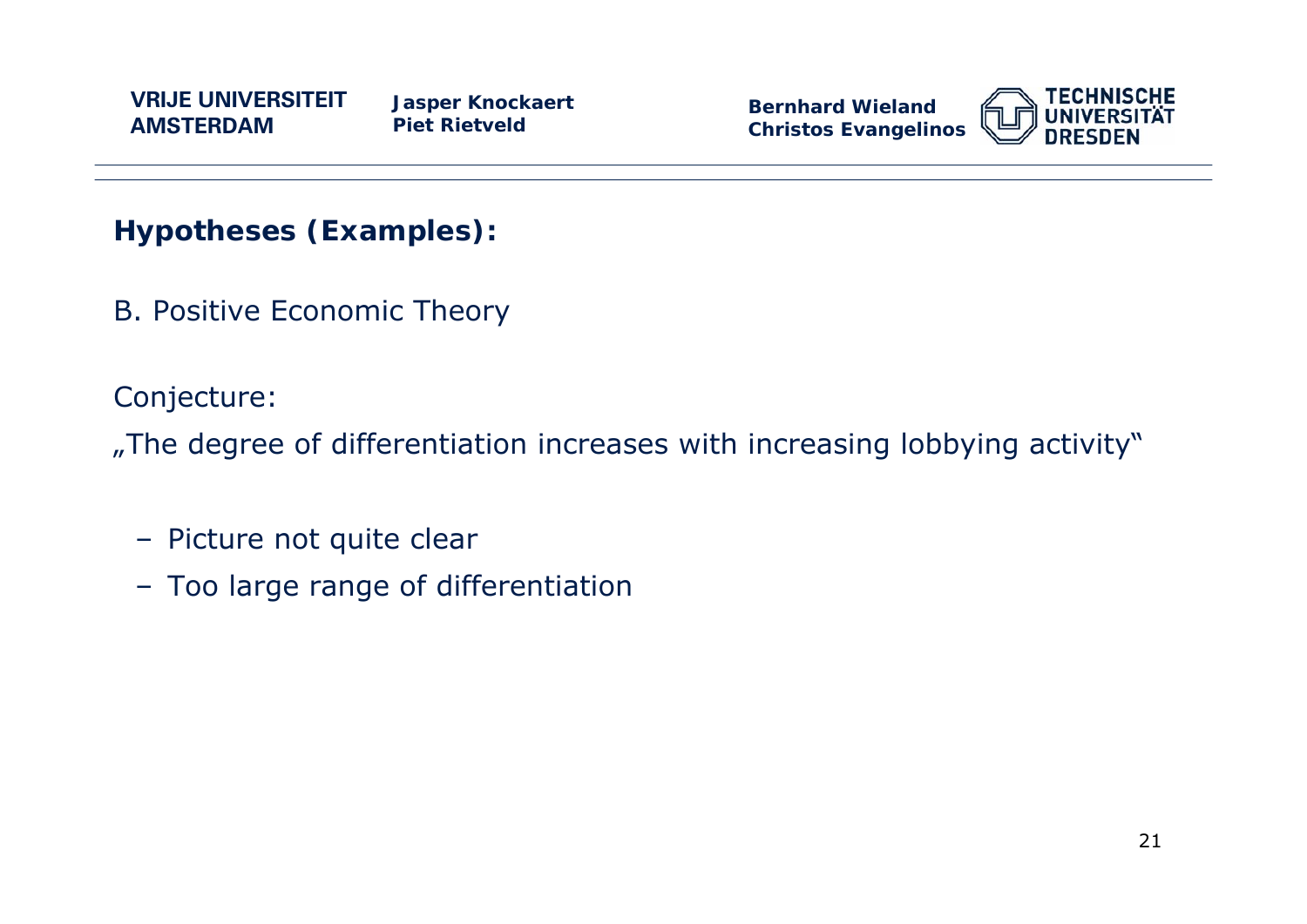**Jasper Knockaert Piet Rietveld**

**Bernhard Wieland Christos Evangelinos**





22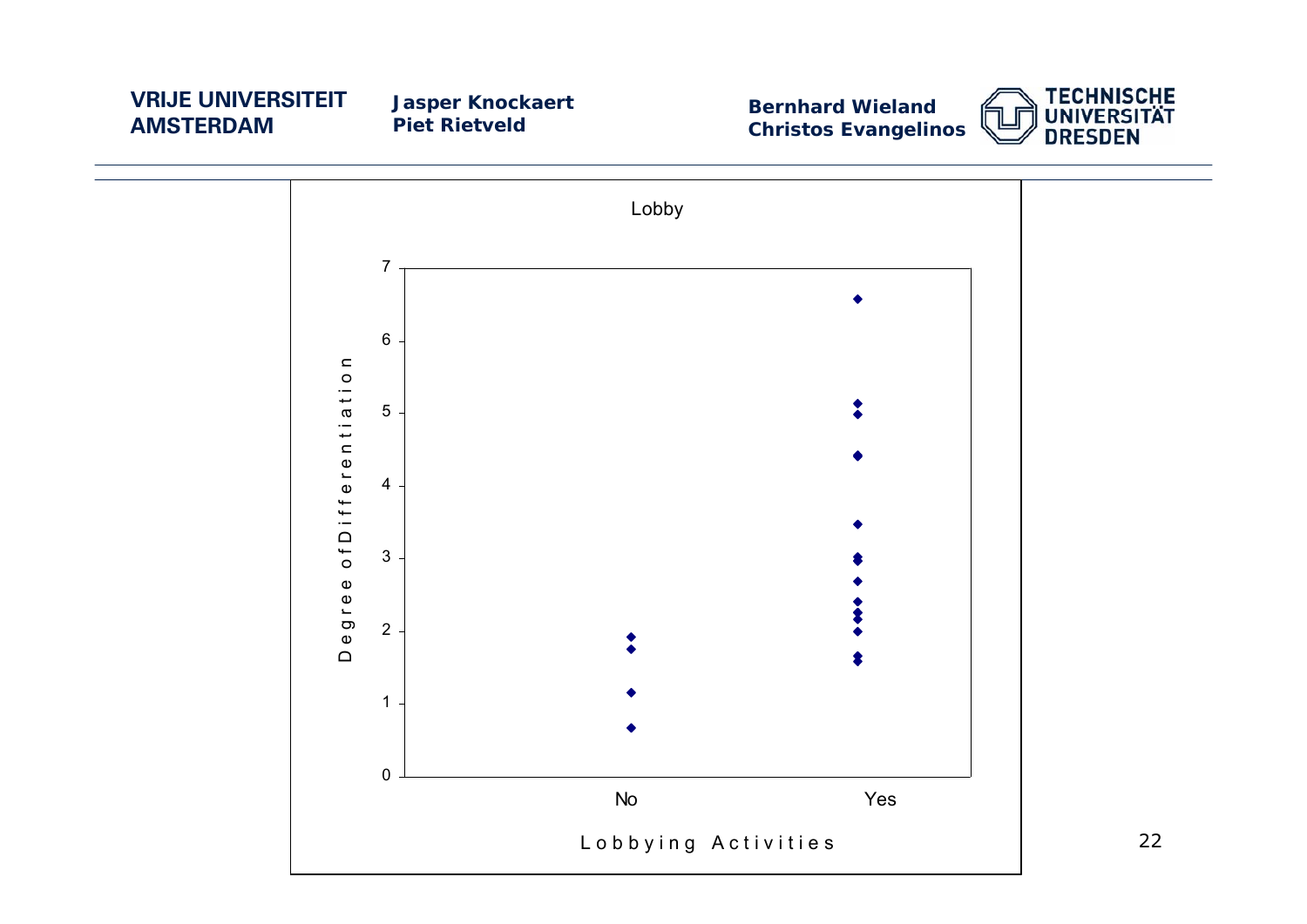**Bernhard WielandChristos Evangelinos**



**Hypotheses (Examples):** 

B. Positive Economic Theory

"If voting power of the dominant interest groups is high, the degree of differentiation tends to decrease; if voting power of the dominant interest groups is medium, the degree of differentiation tends to be high."

No clear cut evidence for the case of low voting power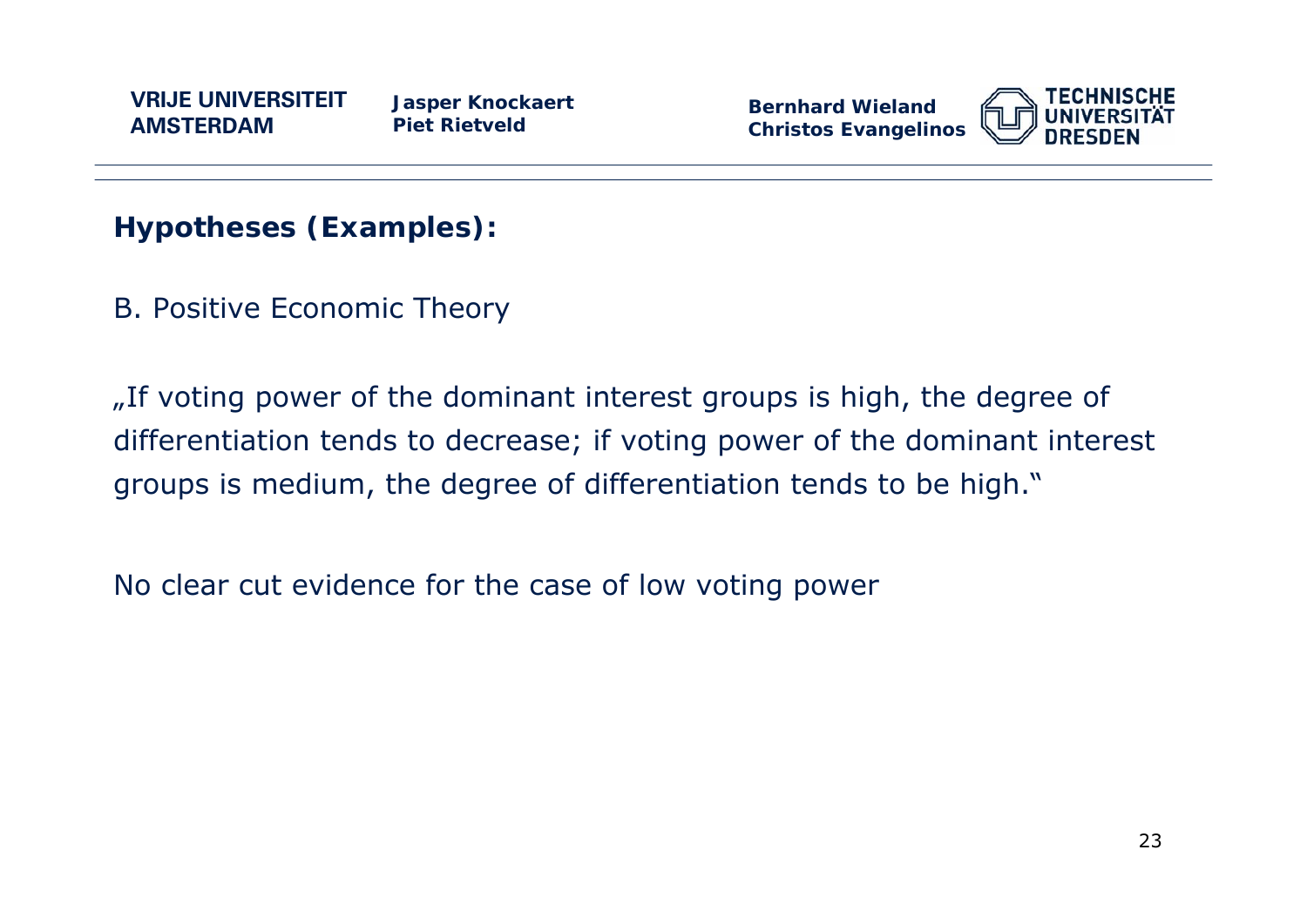**Jasper Knockaert Piet Rietveld**

**Bernhard Wieland Christos Evangelinos**



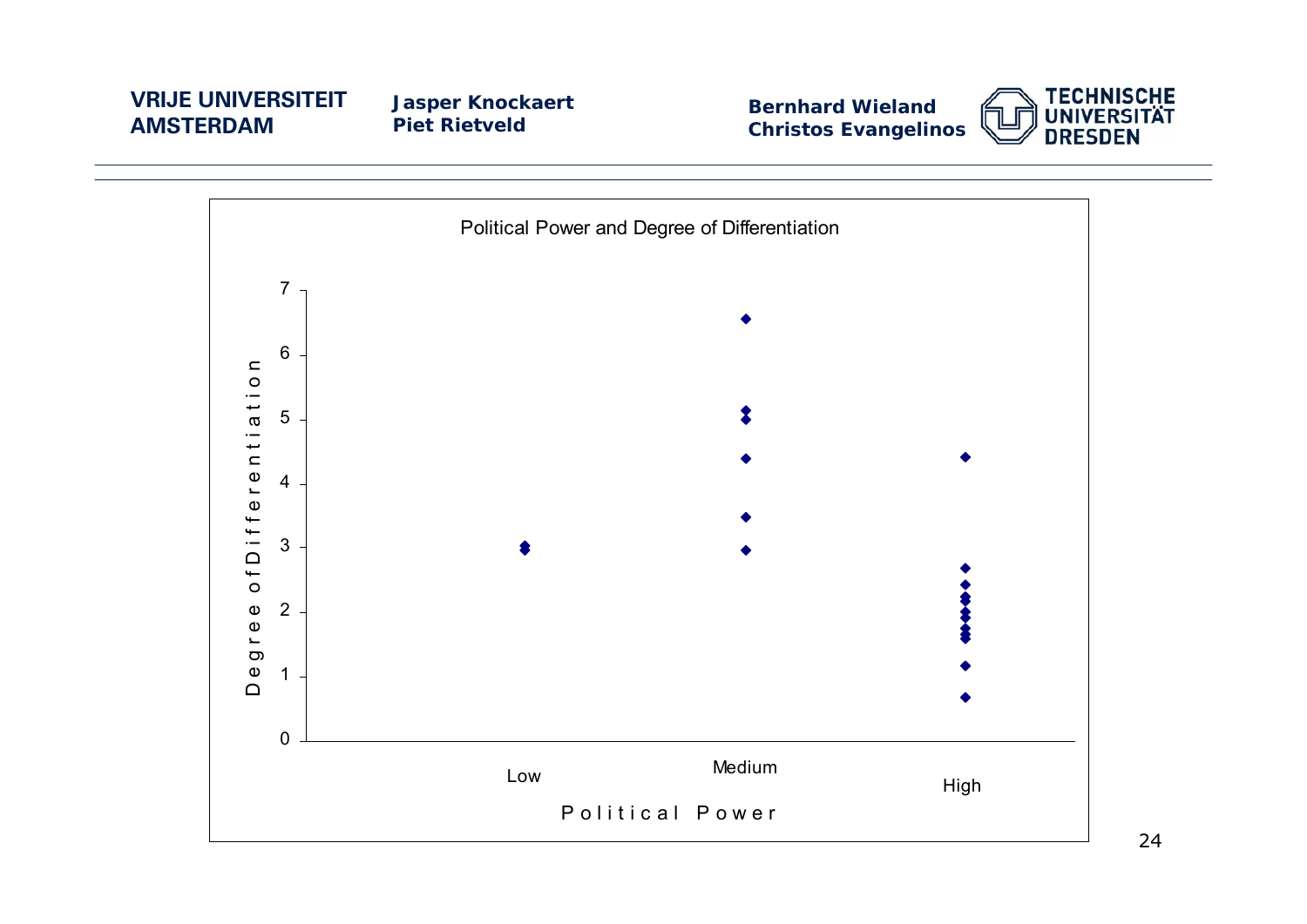

### **Possible Explanation:**

- High voting power: one interest group probably dominates  $\rightarrow$  tariff structure reflects only welfare of this particular group  $\rightarrow$  low differentiation
- Intermediate level of voting power: small number of interest groups  $\rightarrow$  policy makers try to achieve SIG equilibrium  $\rightarrow$  higher degree of differentiation
- Seems to conform to Grossman-Helpman (2001, Chapter 7) model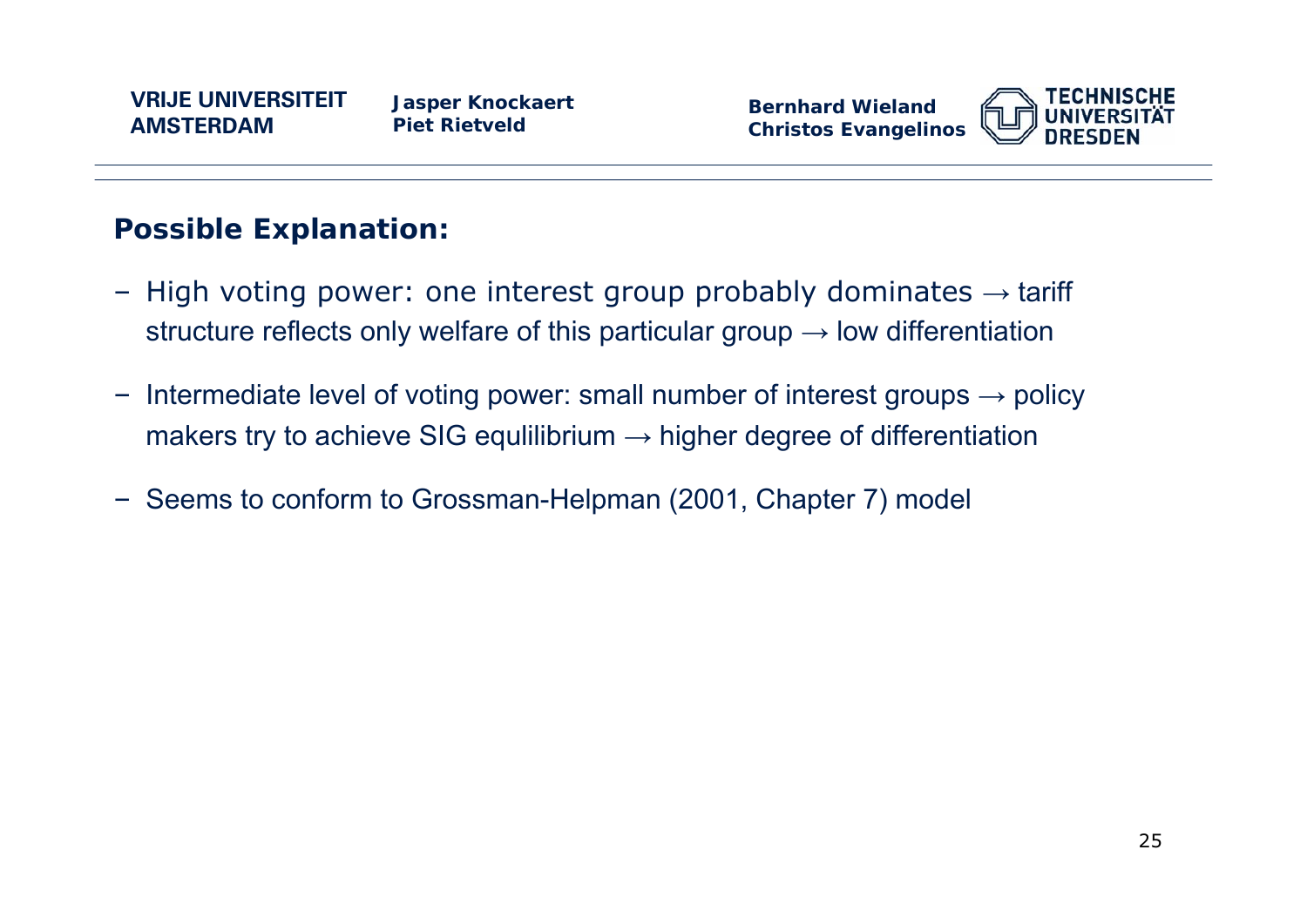**Jasper Knockaert Piet Rietveld**

**Bernhard WielandChristos Evangelinos**



### **Conclusions:**

Interesting research agenda:

- The empirical analysis of tariff-structures
- The political economy of tariff-structures
	- 1st Best-4th Best Pricing
	- Laffont (2000)-Programme